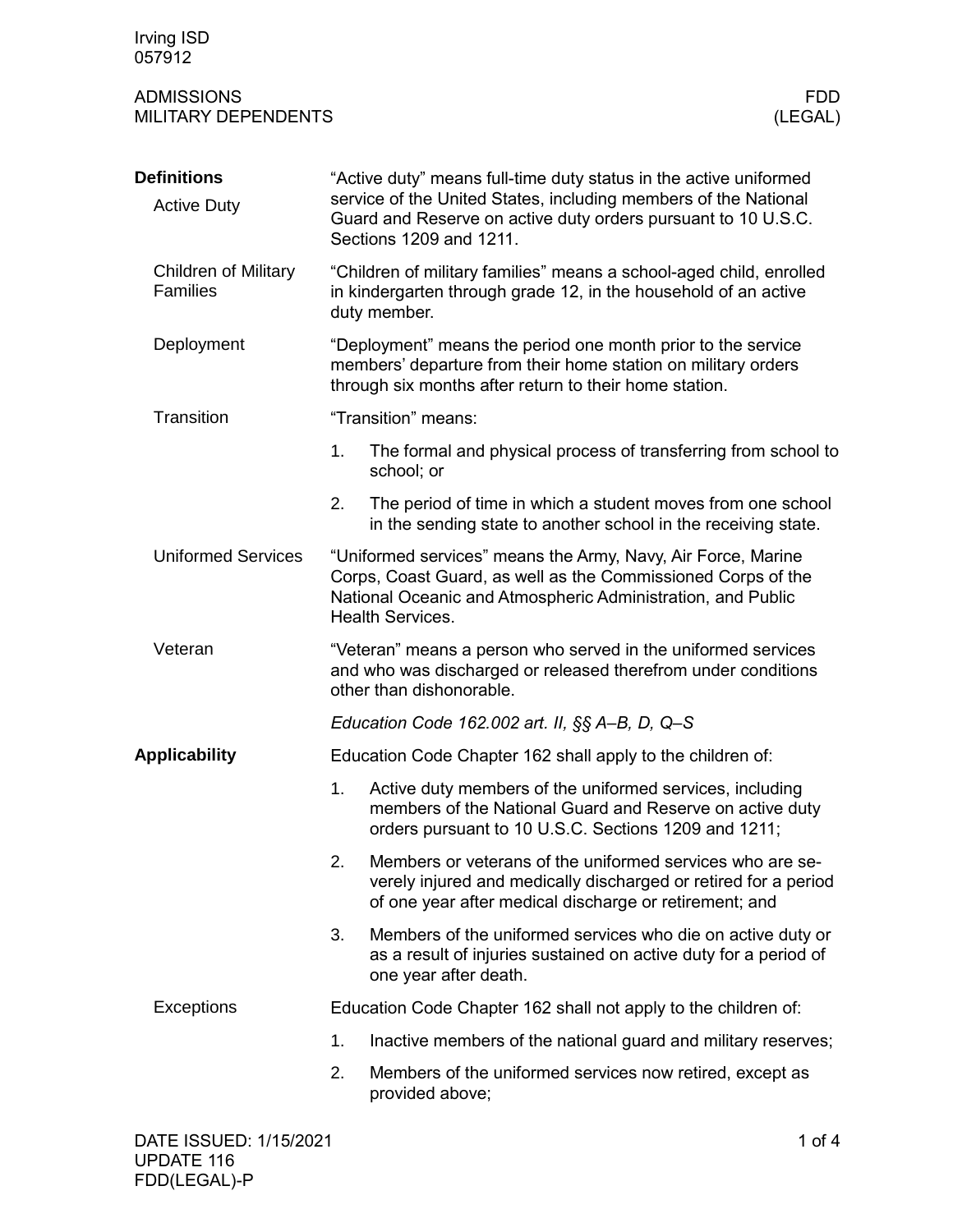## ADMISSIONS FDD **MILITARY DEPENDENTS**

|                                                       | 3.                                                                                                                                                                                                                                                                                                                                 | Veterans of the uniformed services, except as provided<br>above; and                                                                                                                                                                                                                                                                                                                                                                                                                                                                                                                                          |  |
|-------------------------------------------------------|------------------------------------------------------------------------------------------------------------------------------------------------------------------------------------------------------------------------------------------------------------------------------------------------------------------------------------|---------------------------------------------------------------------------------------------------------------------------------------------------------------------------------------------------------------------------------------------------------------------------------------------------------------------------------------------------------------------------------------------------------------------------------------------------------------------------------------------------------------------------------------------------------------------------------------------------------------|--|
|                                                       | 4.                                                                                                                                                                                                                                                                                                                                 | Other U.S. Department of Defense personnel and other fed-<br>eral agency civilian and contract employees not defined as<br>active duty members of the uniformed services.                                                                                                                                                                                                                                                                                                                                                                                                                                     |  |
|                                                       | Education Code 162.002 art. III, §§ A, C                                                                                                                                                                                                                                                                                           |                                                                                                                                                                                                                                                                                                                                                                                                                                                                                                                                                                                                               |  |
| <b>Eligibility for</b><br><b>Enrollment</b>           | Special power of attorney, relative to the guardianship of a child of<br>a military family and executed under applicable law, shall be suffi-<br>cient for the purposes of enrollment and all other actions requiring<br>parental participation and consent.                                                                       |                                                                                                                                                                                                                                                                                                                                                                                                                                                                                                                                                                                                               |  |
| Continued<br>Attendance                               | A transitioning military child, placed in the care of a non-custodial<br>parent or other person standing in loco parentis who lives in a juris-<br>diction other than that of the custodial parent, may continue to at-<br>tend the school in which the child was enrolled while residing with<br>the custodial parent.            |                                                                                                                                                                                                                                                                                                                                                                                                                                                                                                                                                                                                               |  |
|                                                       | Education Code 162.002 art. VI, § A                                                                                                                                                                                                                                                                                                |                                                                                                                                                                                                                                                                                                                                                                                                                                                                                                                                                                                                               |  |
| <b>Education Records</b><br><b>Unofficial Records</b> |                                                                                                                                                                                                                                                                                                                                    | In the event that official education records cannot be released to<br>the parents for the purpose of transfer, the custodian of the records<br>in the sending state shall prepare and furnish to the parent a com-<br>plete set of unofficial education records containing uniform infor-<br>mation as determined by the Interstate Commission. Upon receipt<br>of the unofficial education records, the district shall enroll and ap-<br>propriately place the student based on the information provided in<br>the unofficial records pending validation by the official records, as<br>quickly as possible. |  |
| <b>Official Records</b>                               | Simultaneous with the enrollment and conditional placement of the<br>student, the district shall request the student's official education<br>record from the sending district. Upon receipt of this request, the<br>sending district will process and furnish the official education rec-<br>ords to the district within ten days. |                                                                                                                                                                                                                                                                                                                                                                                                                                                                                                                                                                                                               |  |
|                                                       | Education Code 162.002 art. IV, §§ A-B                                                                                                                                                                                                                                                                                             |                                                                                                                                                                                                                                                                                                                                                                                                                                                                                                                                                                                                               |  |
| <b>Tuition</b>                                        |                                                                                                                                                                                                                                                                                                                                    | A district shall be prohibited from charging tuition to:                                                                                                                                                                                                                                                                                                                                                                                                                                                                                                                                                      |  |
|                                                       | 1.                                                                                                                                                                                                                                                                                                                                 | A transitioning military child placed in the care of a non-custo-<br>dial parent or other person standing in loco parentis who lives<br>in a jurisdiction other than that of the custodial parent; or                                                                                                                                                                                                                                                                                                                                                                                                         |  |
|                                                       | 2.                                                                                                                                                                                                                                                                                                                                 | A student who is domiciled in another state and resides in mil-<br>itary housing that is located in the district but is exempt from<br>taxation by the district.                                                                                                                                                                                                                                                                                                                                                                                                                                              |  |
|                                                       | Education Code 25.004, 162.002 art. VI, § A                                                                                                                                                                                                                                                                                        |                                                                                                                                                                                                                                                                                                                                                                                                                                                                                                                                                                                                               |  |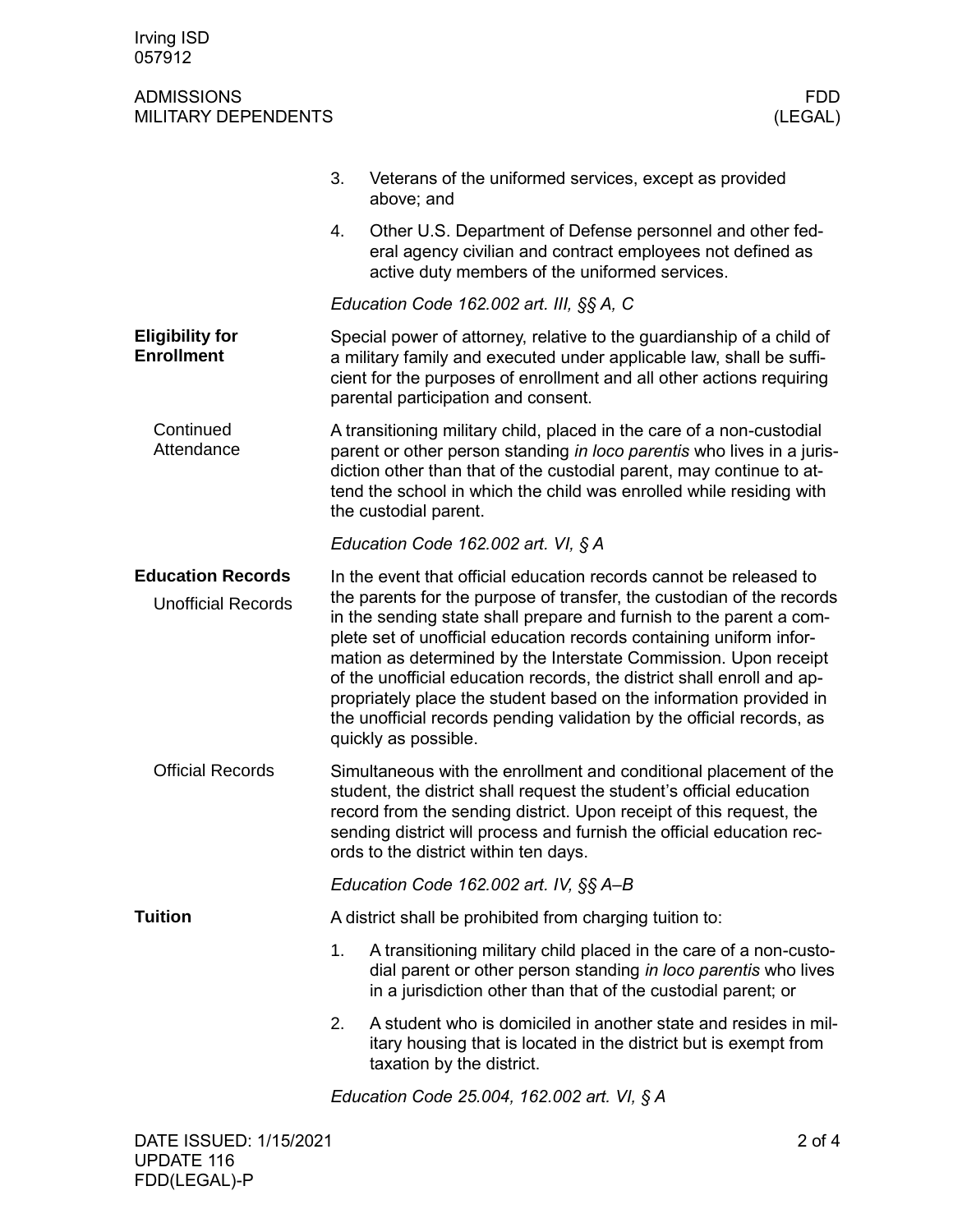| Irving ISD<br>057912                            |                                                                                                                                                                                                                                                                                                                                                                                                                                                                                                                                                                                                                                                                                                                                                                                                                                                                                |  |  |
|-------------------------------------------------|--------------------------------------------------------------------------------------------------------------------------------------------------------------------------------------------------------------------------------------------------------------------------------------------------------------------------------------------------------------------------------------------------------------------------------------------------------------------------------------------------------------------------------------------------------------------------------------------------------------------------------------------------------------------------------------------------------------------------------------------------------------------------------------------------------------------------------------------------------------------------------|--|--|
| <b>ADMISSIONS</b><br><b>MILITARY DEPENDENTS</b> | FDD.<br>(LEGAL)                                                                                                                                                                                                                                                                                                                                                                                                                                                                                                                                                                                                                                                                                                                                                                                                                                                                |  |  |
| <b>Grade-Level</b><br><b>Placement</b>          | Students shall be allowed to continue their enrollment at grade<br>level in the district commensurate with their grade level, including<br>kindergarten, from the sending district at the time of transition, re-<br>gardless of age. A student that has satisfactorily completed the pre-<br>requisite grade level shall be eligible for enrollment in the next<br>highest grade level in the district, regardless of age. A student<br>transferring after the start of the school year shall enter the district<br>on his or her validated level from an accredited school in the send-<br>ing state. Education Code 162.002 art. IV, § D                                                                                                                                                                                                                                    |  |  |
| <b>Course Placement</b>                         | When the student transfers before or during the school year, the<br>district shall initially honor placement of the student in educational<br>courses based on the student's enrollment in the sending district<br>and/or educational assessments conducted at the sending district if<br>the courses are offered. Course placement includes but is not lim-<br>ited to honors, international baccalaureate, advanced placement,<br>vocational, technical, and career pathways courses. Continuing the<br>student's academic program from the previous school and promot-<br>ing placement in academically and career challenging courses<br>should be paramount when considering placement. This does not<br>preclude the district from performing subsequent evaluations to en-<br>sure appropriate placement and continued enrollment of the stu-<br>dent in the course(s). |  |  |
| <b>Educational Program</b><br><b>Placement</b>  | The district shall initially honor placement of the student in educa-<br>tional programs based on current educational assessments con-<br>ducted at the sending district or participation/placement in like pro-<br>grams in the sending state. Such programs include, but are not<br>limited to:                                                                                                                                                                                                                                                                                                                                                                                                                                                                                                                                                                              |  |  |
|                                                 | 1.<br>Gifted and talented programs; and                                                                                                                                                                                                                                                                                                                                                                                                                                                                                                                                                                                                                                                                                                                                                                                                                                        |  |  |
|                                                 | 2.<br>English as a second language (ESL).                                                                                                                                                                                                                                                                                                                                                                                                                                                                                                                                                                                                                                                                                                                                                                                                                                      |  |  |
|                                                 | This does not preclude the district from performing subsequent<br>evaluations to ensure appropriate placement of the student.                                                                                                                                                                                                                                                                                                                                                                                                                                                                                                                                                                                                                                                                                                                                                  |  |  |
| <b>Waivers</b>                                  | District administrative officials shall have flexibility in waiving<br>course/program prerequisites, or other preconditions for placement<br>in courses/programs offered in the district.                                                                                                                                                                                                                                                                                                                                                                                                                                                                                                                                                                                                                                                                                      |  |  |
|                                                 | Education Code $162.002$ art. V, $\S$ $\&$ A-B, D                                                                                                                                                                                                                                                                                                                                                                                                                                                                                                                                                                                                                                                                                                                                                                                                                              |  |  |
| <b>Purple Star</b><br><b>Designation</b>        | In accordance with Education Code 33.909 and 19 Administrative<br>Code 61.1063, a campus may qualify to earn the Purple Star Des-<br>ignation if the campus meets criteria demonstrating supports and<br>resources for its military-connected student population.19 TAC<br>61.1063(a)                                                                                                                                                                                                                                                                                                                                                                                                                                                                                                                                                                                          |  |  |